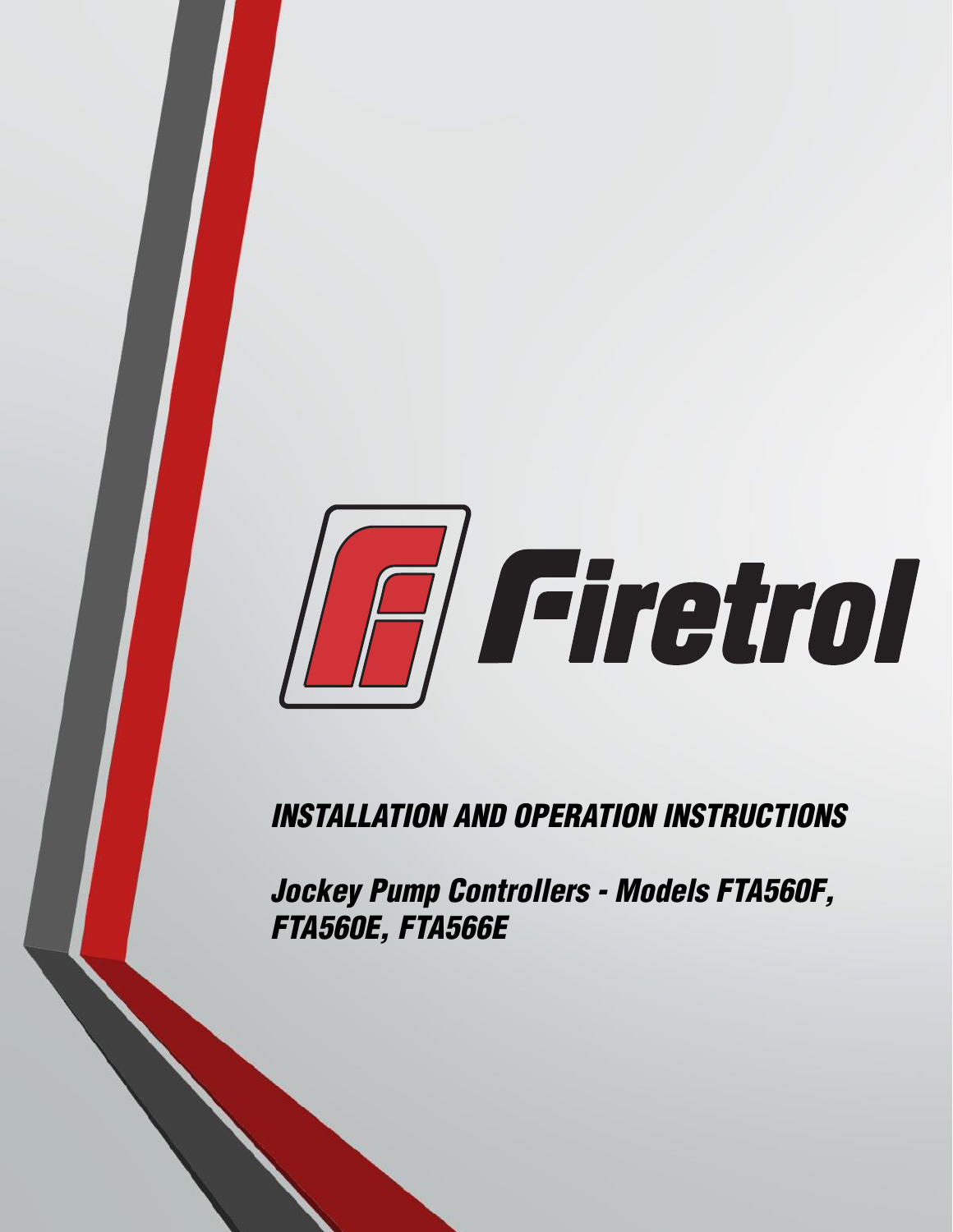### **Table of Contents**

| $\verb Warnings  $ |  |
|--------------------|--|
|                    |  |
|                    |  |
|                    |  |
|                    |  |
|                    |  |
|                    |  |
|                    |  |
|                    |  |
|                    |  |
|                    |  |
|                    |  |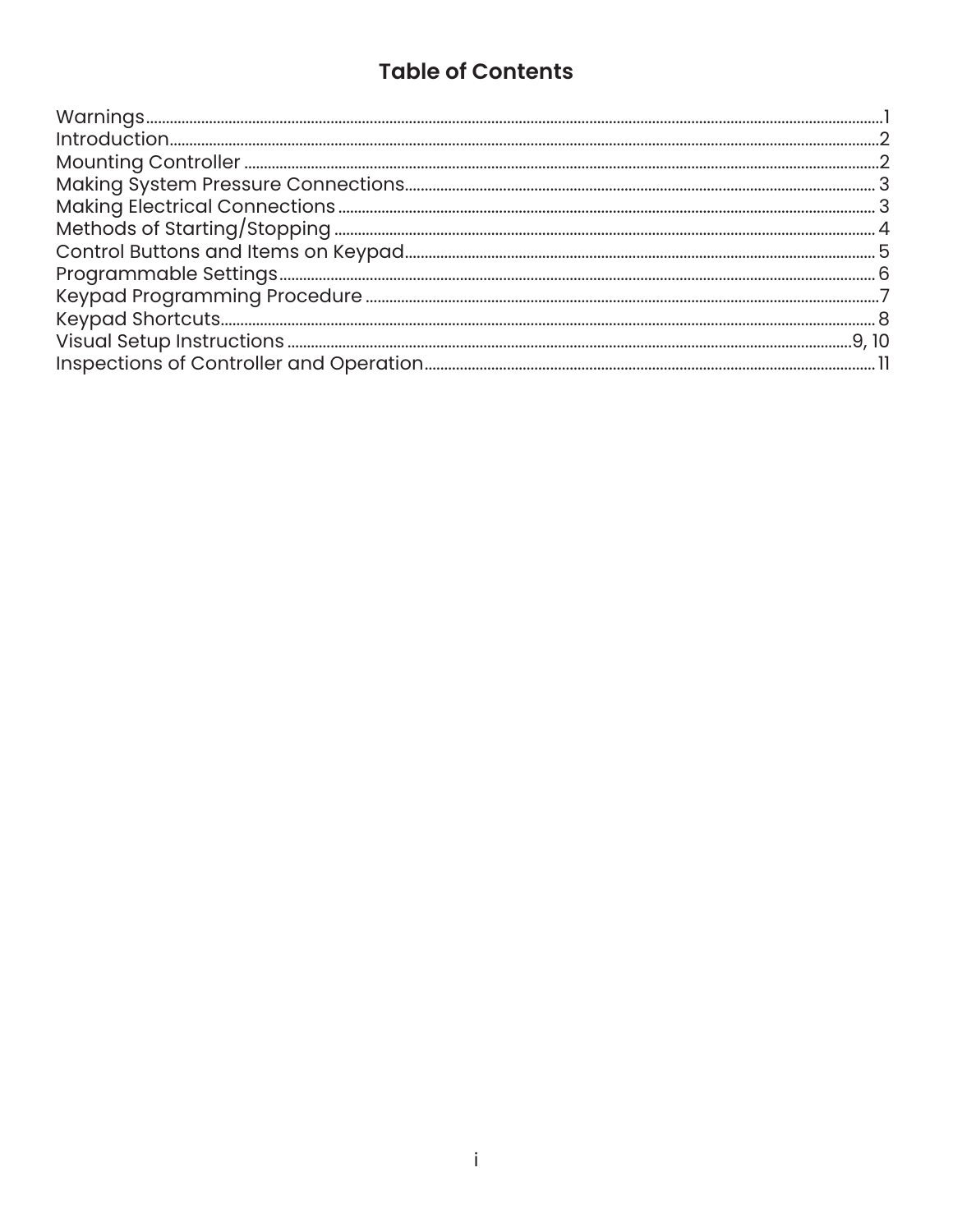



# **RISK OF ELECTROCUTION**

**Personal injury or death could occur. Ensure all power is disconnected before installing or servicing this equipment.**



DO NOT ATTEMPT TO INSTALL OR PERFORM MAINTENANCE ON EQUIPMENT WHILE IT IS ENERGIZED! DEATH, PERSONAL INJURY OR SUBSTANTIAL PROPERTY DAMAGE MAY RESULT FROM CONTACT WITH ENERGIZED EQUIPMENT. ALWAYS VERIFY THAT NO VOLTAGE IS PRESENT BEFORE PROCEEDING AND ALWAYS FOLLOW GENERALLY ACCEPTED SAFETY PROCEDURES. CONTROLLER DISCONNECT SWITCH MUST BE IN THE "OFF" POSITION IN ORDER TO OPEN THE ENCLOSURE DOOR. FIRETROL, INC. CANNOT BE LIABLE FOR ANY MISAPPLICATION OR INCORRECT INSTALLATION OF ITS PRODUCTS.

### **California Proposition 65 Warning**



**WARNING**: This product can expose you to chemicals including DINP, which is known to the State of California to cause cancer, and DIDP which is known to the State of California to cause birth defects or other reproductive harm.



**WARNING**: This product can expose you to chemicals including lead and lead compounds, which are know to the State of California to cause cancer and birth defects or other reproductive harm.

## For more information go to: www.P65Warnings.ca.gov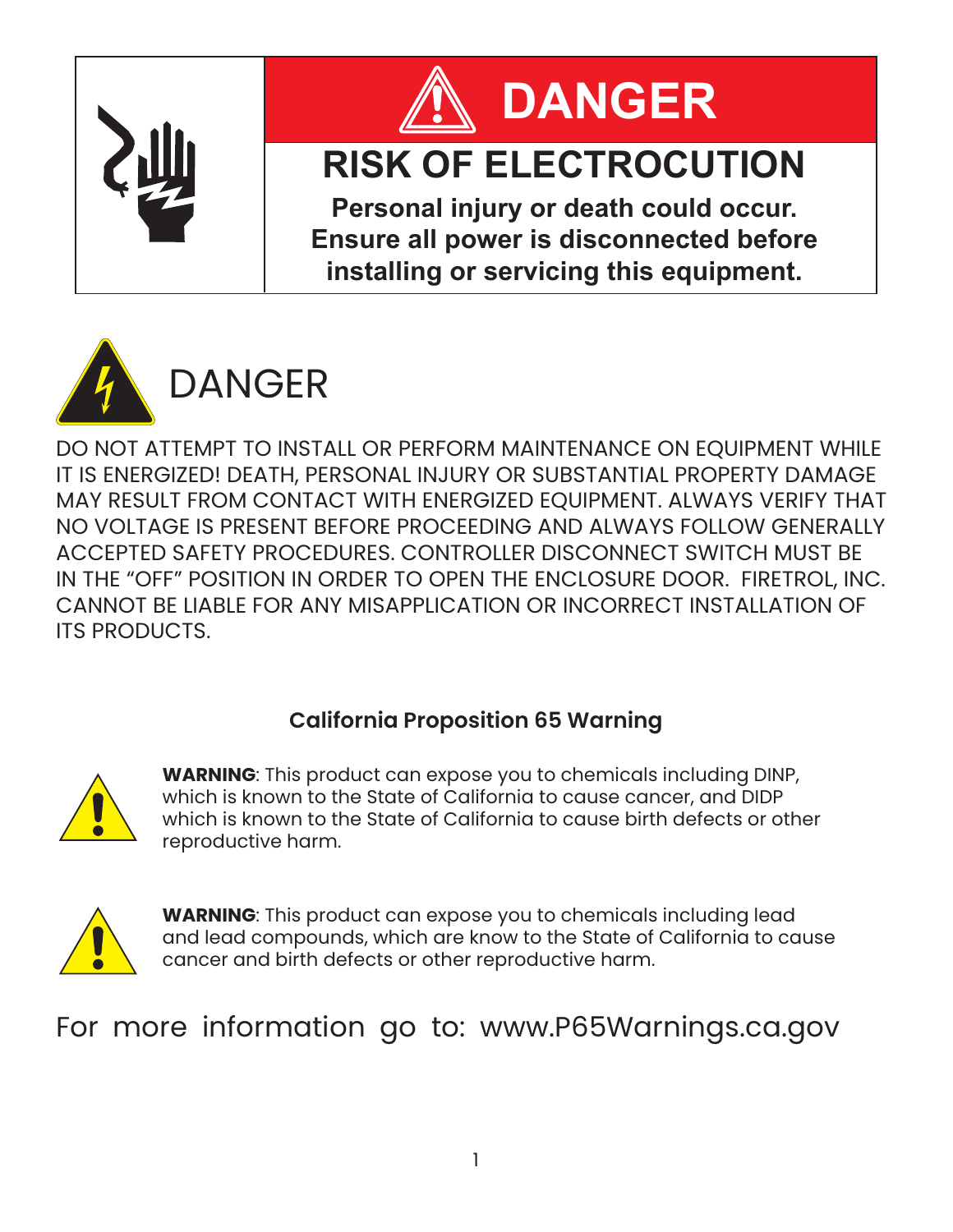#### **Introduction**

Firetrol FTA560 Jockey Pump Controllers are intended for use with fire pump systems. They are used for pressure maintenance in fire pump installations to prevent unnecessary cycling of the main fire pump.

Firetrol Jockey Pump Controllers are listed by Underwriters' Laboratories, Inc., in accordance with UL508, Standard for Industrial Controllers, and CAS, Standard for Industrial Control Equipment. They are built to meet or exceed the requirements of the approving authorities as well as NEMA and the latest edition NFPA, National Electrical Code.

These instructions are intended to assist in the understanding of the installation and operation of these controllers. Read the instructions thoroughly prior to connecting or operating the controller. If there are any unanswered questions, please contact the local Firetrol representative or the factory service department.

#### **Mounting Controller**

NOTE- Consult the appropriate job plans to determine the controller mounting location. Tools and materials (all mounting) required:<br>1. Assortment of common hand tools of the

- Assortment of common hand tools of the type used to service electromechanical equipment.
- 2. Drill for drilling wall anchor holes.
- 3. Hole (conduit) punch.
- 4. Hand level.<br>5. Tape meas
- Tape measure.
- 6. Four anchors with bolts and washers, per enclosure.

#### Procedure-

Note- Refer to the controller dimension drawing for necessary mounting dimensions. The controller is wall mounted by using at least four  $(4)$  wall anchors, 2 anchors for the top mounting brackets and 2 anchors for the bottom mounting brackets. The brackets are dimensionally on the same centerline for ease in mounting.

- 1. Using either the dimension print or by measuring the distance between the center lines of the lower bracket slots, transcribe this dimension on to the wall. Note: The bottom edge of the enclosure should be a minimum of 12" (305mm.) from the floor in case flooding of the pump room occurs.
- 2. Drill and put anchors into the wall for the lower mounting brackets.
- 3. Mark on the wall, the location of the holes in the upper mounting brackets.
- 4. Drill and put anchors into wall for the upper mounting brackets.
- 5. Install bolts and washers in lower anchors.<br>6. Alian holes in upper mountina brackets an
- Align holes in upper mounting brackets and install bolts and washers in anchors.
- 7. Shim anchors as necessary to ensure rear of enclosure is vertical level and enclosure is not stressed. Tighten all anchor bolts.
- 8. Check to be sure enclosure door open and closes freely and that enclosure is level.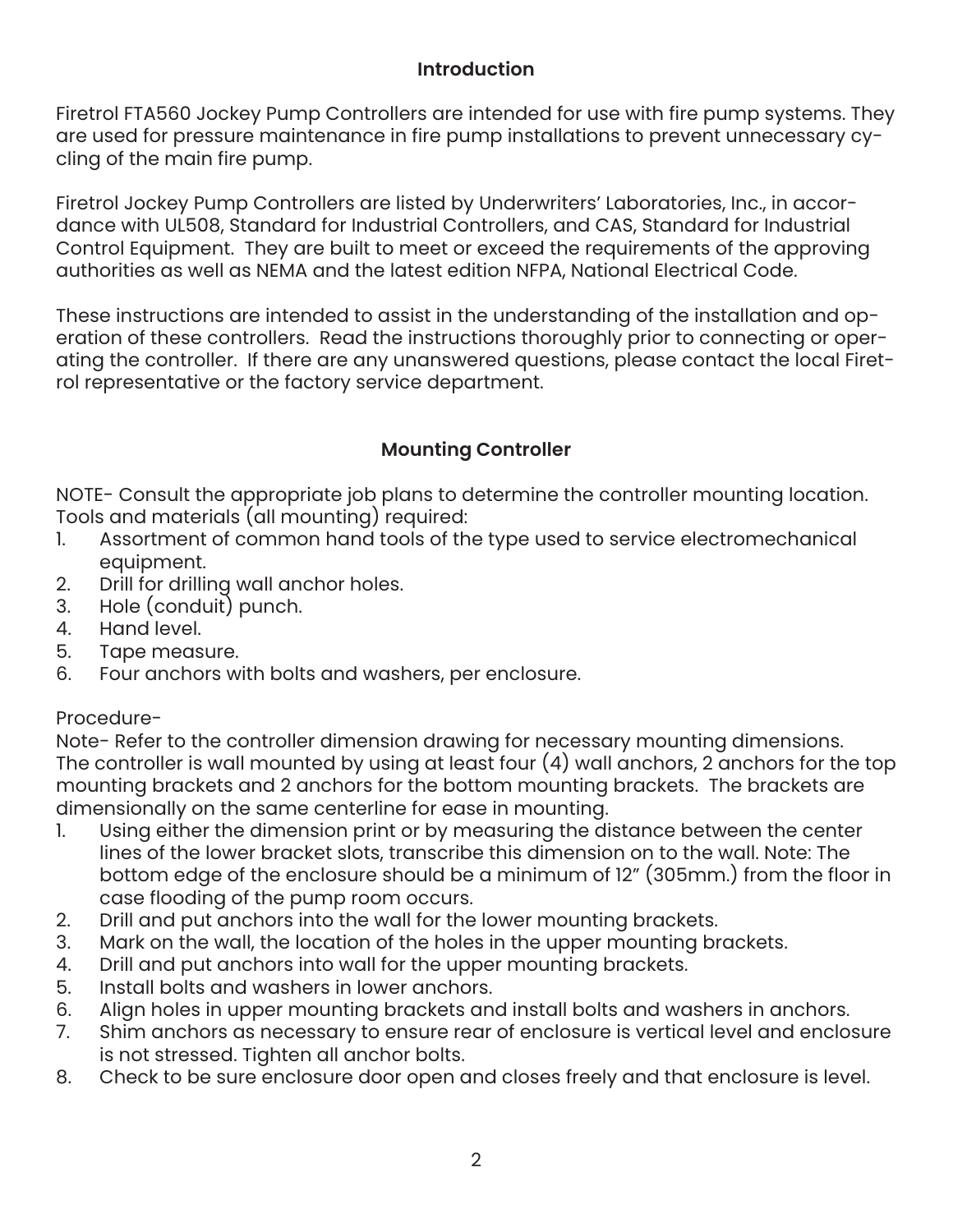#### **Making System Pressure Connections**

The controller requires one (1) "System Pressure" connection from the system piping to the enclosure. The connection fitting, 1/2" FNPT, is provided on the bottom, external side of the enclosure for this purpose. Refer to NFPA 20 (or Publication GF100-30) for correct field piping procedure of the sensing line between the pumping system and the controller.

#### **Making Electrical Connections**

Important Precautions-

Prior to making any field connections:

- 1. Open door of enclosure and inspect internal components and wiring for any signs of frayed or loose wires or other visible damage.
- 2. Verify that the controller information is what is required on the project:
	- Firetrol catalog number
	- Motor voltage matches incoming line voltage and frequency
		- Confirm incoming voltage matches nameplate before energizing controller
	- Pump motor horsepower size matches controller
- 3. Project electrical contractor must supply all necessary wiring for field connections in accordance with the National Electrical Code, local electrical code and any other authority having jurisdiction.
- 4. Refer to the appropriate field connection drawing for wiring information.

#### Procedure-

All field connections, remote alarm functions and AC wiring are brought into the enclosure through the top or bottom conduit entrances as indicated on the dimensional drawing. Do not place conduit entrances in the sides of the enclosure.

- 1. Using a hole (conduit) punch, create a hole in the enclosure for the size conduit being used.
- 2. Install necessary conduit.
- Pull all wires necessary for field connections, remote alarm functions, AC power and all other optional features. Bring enough wire inside the enclosure to make up connections to the appropriate line, load and control terminal block points. Be sure to consult the appropriate field connection diagram included with the manual. For proper wire sizing, refer to the National Electrical Code, NFPA 70.
- 4. Make all field connections to the remote alarm functions and any other optional features. Connect motor to controller load terminals.
- 5. Find nameplate on jockey pump motor and make note of its full load amp rating. Verity the overload within the controller is set for that number of amps.
- 6. Verify AC line voltage, phase and frequency with the controller data plate on the enclosure door prior to connecting. Connect AC power.
- 7. Check to see that all connections are both correctly wired (in accordance with the field connection diagram) and tight.
- 8. Close the enclosure door.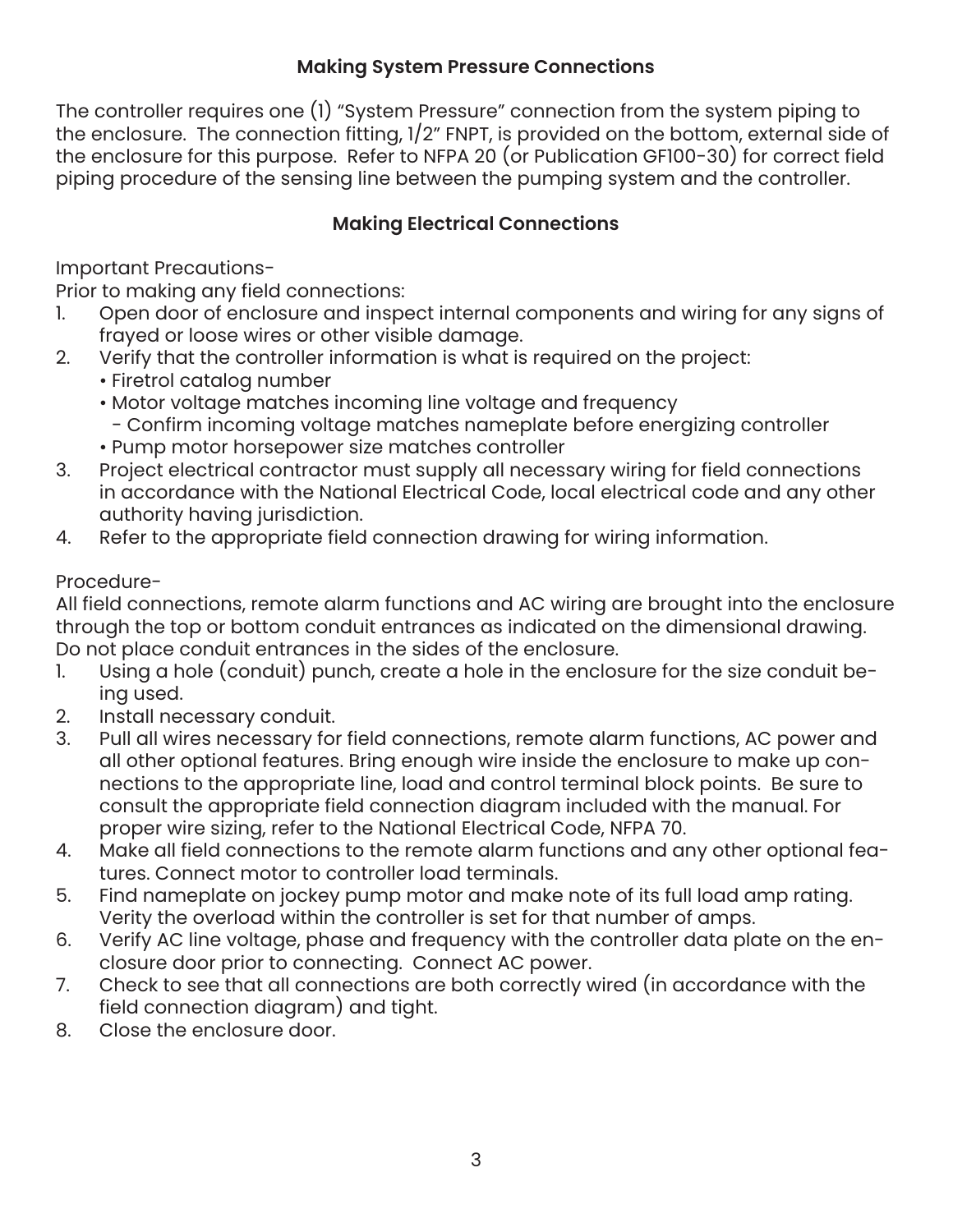#### **Methods of Starting/Stopping**

#### • Automatic Start

The controller will start automatically on low pressure detection by the pressure transducer when pressure drops below the programmed Start Pressure point.

#### • Manual Start

The motor can be started by pressing the START push button, regardless of the system pressure.

#### • Manual Stop

Manual stop is done by pressing the STOP push button. If system pressure is above the Stop Pressure Point, pressing the STOP pushbutton will stop the motor. If the system pressure is below the Start Pressure Point, pressing the STOP button will stop the motor for as long as the button is held pressed. The motor will restart once button is released.

#### • Bump For Rotation

The combination of the Manual Start and the Manual Stop can be used to bump for rotation. If the rotation is incorrect, turn OFF power with the door mounted disconnect. Swap any two existing motor lead wires that are on the motor contactor in the controller.

#### • Automatic Stop

The motor is automatically stopped after the restoration of the pressure (if the Stop Pressure point has been reached or exceeded), after a programmable run period timer, if a timer has been set.

#### • Emergency Stop

The emergency stop is always possible in any starting condition by turning the doormounted disconnect to the OFF position.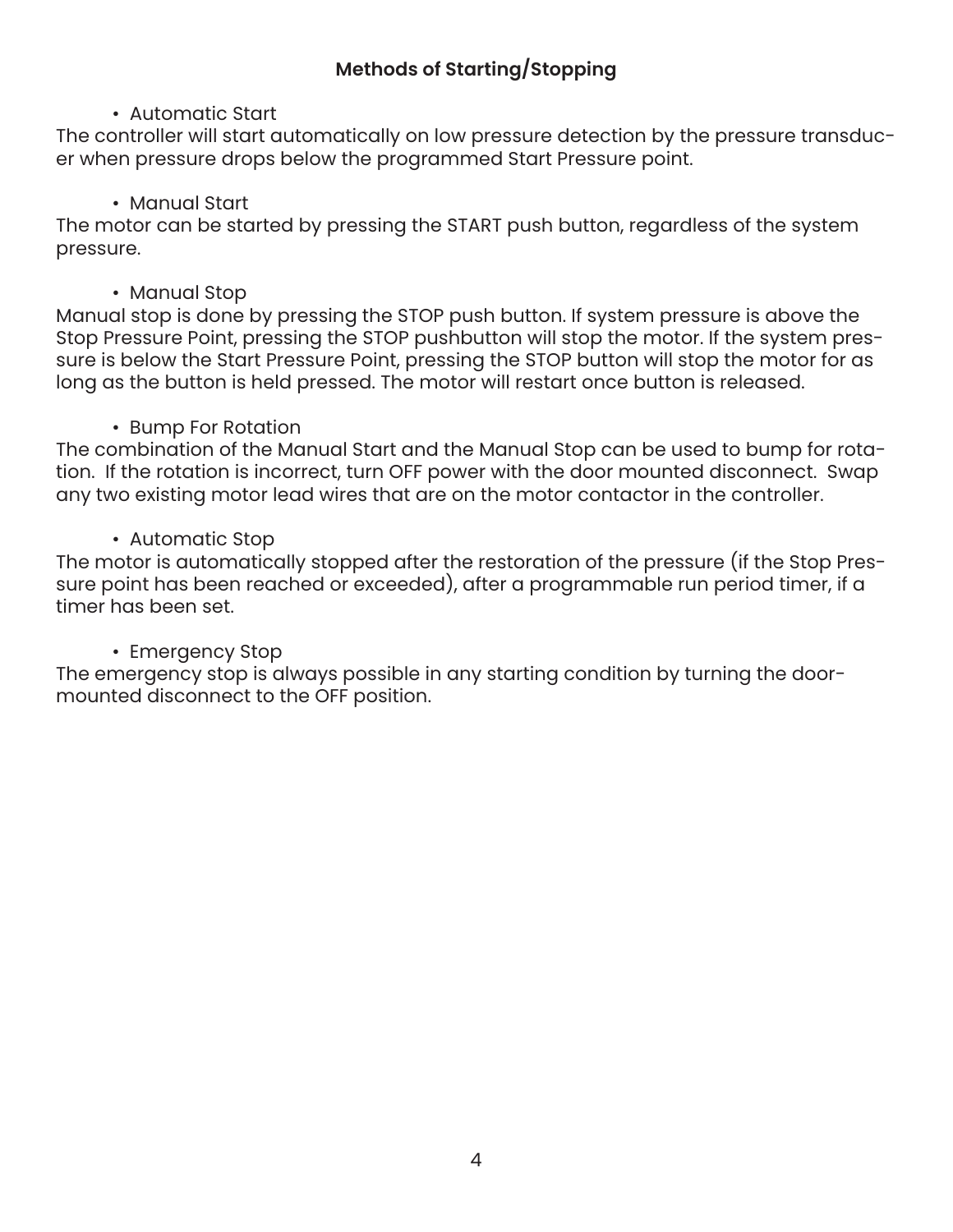

**Control Buttons and Items on Keypad**

- 1. ON/OFF LED. It is located on the upper right-hand corner of the keypad. When this LED is lit in green, the controller is ready for automatic operation. When it is lit in red, the controller can be started in manual only (display screen will show "OFF").
- 2. Display Screen. A four-character display that shows programming values and the pressure reading.
- 3. Three vertical LEDs. To the right of the display screen, these represent the incoming sensing line pressure status. The upper green LED is lit when the pressure the controller measures is above the Stop Pressure point, the middle amber LED is lit when the pressure is in between the Start Pressure and Stop pressure points and the bottom red LED is lit when the pressure is below the Start Pressure point.
- 4. Arrow Pushbuttons. The Up/Down  $(+/-)$  arrow buttons are used for increasing or decreasing a parameter value shown on the screen. The Left/Right buttons are used to scroll through the five available programming settings.
- 5. Enter Pushbutton. Looks like a check-mark inside of a gear. This is used to access the parameters to program and to confirm programming changes. The programming procedure is described below.
- 6. ON/OFF Pushbutton. This is located on the lower right-hand corner of the keypad. This is used to place the controller in manual/non-automatic mode (display screen will show "OFF") or place the controller in automatic mode.
- 7. Start and Stop Pushbuttons. These are on the left-hand side of the keypad. Pressing the green Start pushbutton starts the pump in manual mode. If the pump is started in manual mode, it must be stopped manually by pressing the Stop Pushbutton. If the controller starts the pump in automatic mode by the system pressure dropping to or below the Start Pressure point, pressing the STOP button will stop the motor for as long as the button is held pressed. The motor will restart once button is released.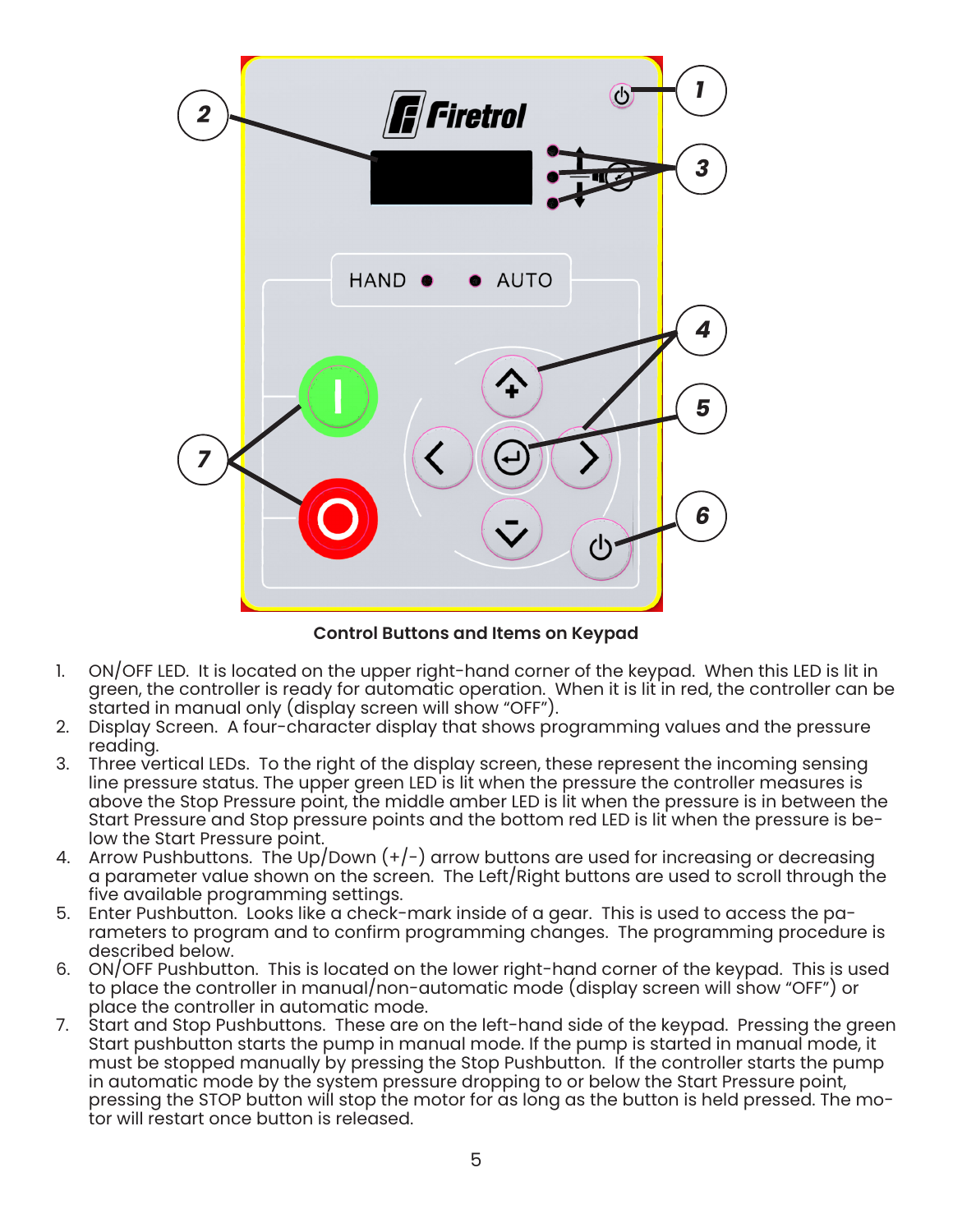#### **Programmable Settings**

There are five available parameters to set:

- 1. Pump Stop Pressure (shown on screen as "Cu.Ou" for "Cut-Out")
- 2. Pump Start Pressure (shown on screen as "Cu.In" for "Cut-In")
- 3. Pressure Display Units (shown on screen as "Unit")
- 4. Pump Stop Delay Timer (shown on screen as "t.OFF")
- 5. Pump Start Delay Timer (shown on screen as "t.On")

1 & 2. Pressure set-points are adjustable from 0 to 600 PSI equivalent. Program the Stop Pressure point first. The keypad will not allow the Stop Pressure point to be lower than the Start Pressure point nor the Start Pressure point to be above the Stop Pressure point. NOTE: If the intent is for the connected pressure to be above 300 PSI, confirm that the controller has been rated for this pressure level.

3. Selectable units are: PSI, BAR, Kpa, Feet H2O and Meter H2O. The keypad display will show the pressure measured by the controller from the connected sensing line using that selected unit of pressure.

4. Once the pump is running in automatic mode from the controller, it will run for the programmed number of seconds after the Stop Pressure point has been reached. This setting is adjustable from 0 to 9999 seconds. A small red dot will flash On and Off if the timer is counting down. If the pressure drops below the Stop Pressure point before the timer has expired, the timer is reset.

5. Once the pressure level measured by the controller drops to or below the Start Pressure point, the controller will delay starting the pump for the programmed number of seconds. This setting is adjustable from 0 to 9999 seconds. A small red dot will flash On and Off if the timer is counting down. If the pressure rises above the Start Pressure point before the timer has expired, the timer is reset.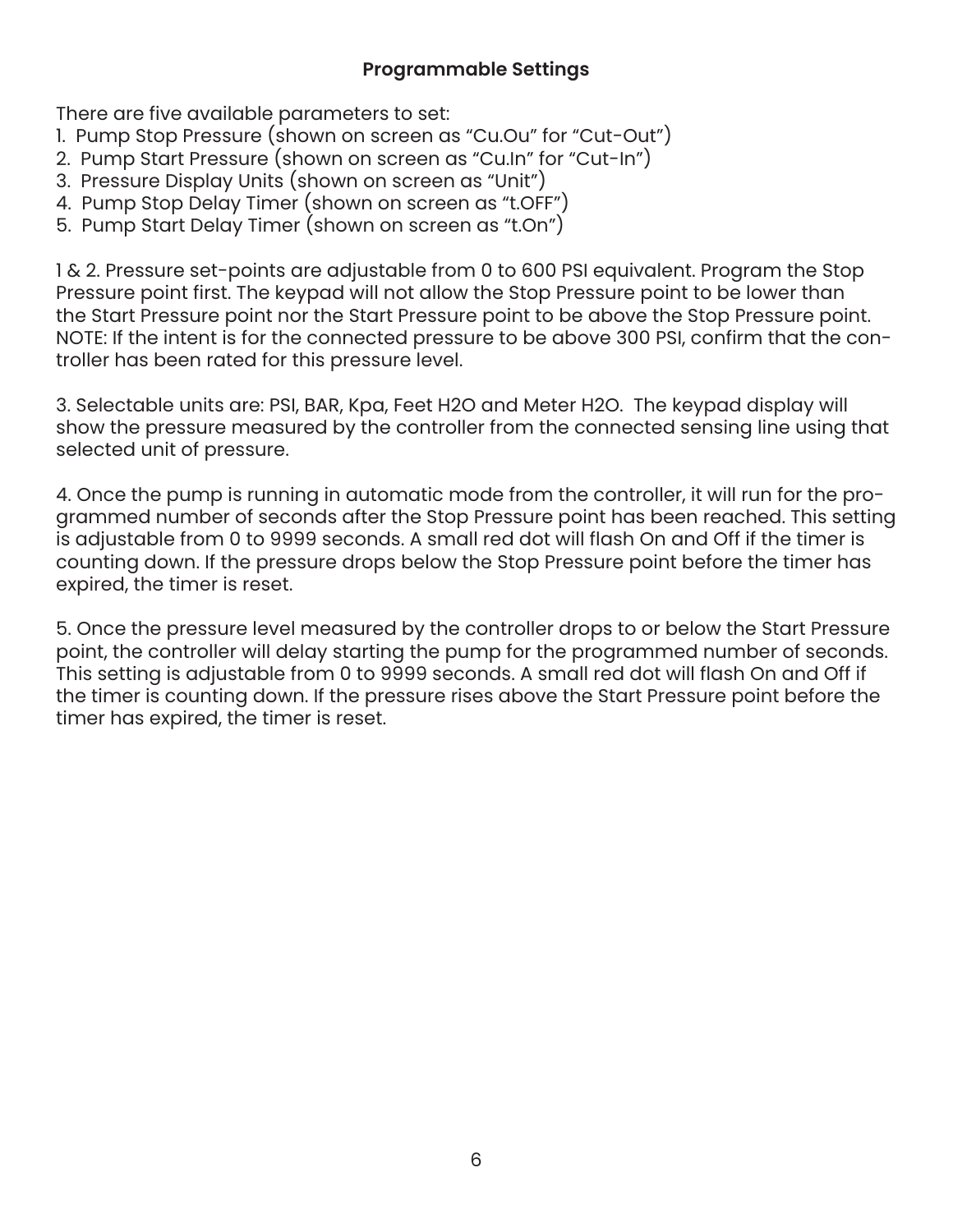#### **Keypad Programming Procedure**

- A. Apply power to the controller and turn ON the door mounted disconnect. If the controller is in OFF mode, the display screen will alternate between showing "OFF" and the incoming pressure along with a red ON/OFF LED on the upper right-hand corner of the keypad. (If "0000" is shown, then the controller does not see any incoming pressure.) If the controller is in automatic mode, the ON/OFF LED on the upper right-hand corner of the keypad will be green and a constant pressure reading shown on the display screen.
- B. Press and hold the Enter Pushbutton for about five seconds (the 3 LED's to the right of the display should be flashing). This accesses the programmable settings. First shown will be "Cu.Ou". Press the Enter Pushbutton again and a number will be shown. This is the Stop Pressure point. Use the up or down  $(+)$  or  $-)$  buttons to select the desired Stop Pressure point. The longer a button is kept pressed, the faster the displayed number will change. Once completed, press Enter again. "Cu.Ou" will be shown.
- C. Press the right arrow pushbutton once. Now, "Cu.In" will be shown. Press the Enter Pushbutton and a number will be shown. This is the Start Pressure point. Use the up or down (+ or -) buttons to select the desired Start Pressure point. The longer a button is kept pressed, the faster the displayed number will change. Once completed, press Enter again. "Cu.In" will be shown.
- D. Press the right arrow pushbutton once. Now, "Unit" will be shown. The default setting for the unit of pressure measurement is PSI. If another unit of measurement is desired (available choices listed above), press the Enter button. Then, use the up or down (+ or -) buttons to select the desired unit of pressure measurement and then press the Enter button. "Unit" will be shown.
- E. Press the right arrow pushbutton once. Now, "t.OFF" will be shown. As described above, this is the Stop Delay timer. Default setting is 0 seconds. If a Stop Delay is desired, press the Enter button. Then, use the up or down  $(+)$  or  $-)$  buttons to select the desired number of seconds and press the Enter button. "t.OFF" will be shown.
- F. Press the right arrow pushbutton once. Now, "t.On" will be shown. As described above, this is the Start Delay timer. Default setting is 0 seconds. If a Start Delay is desired, press the Enter button. Then, use the up or down  $(+)$  or  $-)$  buttons to select the desired number of seconds and press the Enter button. "t.On" will be shown.
- G. Press the right arrow pushbutton once. Now, "Cu.Ou" will be shown and programming is complete then press and hold the ON/OFF Pushbutton for about two seconds. The ON/OFF LED on the upper right-hand corner of the keypad should be green and a constant pressure reading should be shown on the display screen.
- H. The controller is now ready for automatic operation.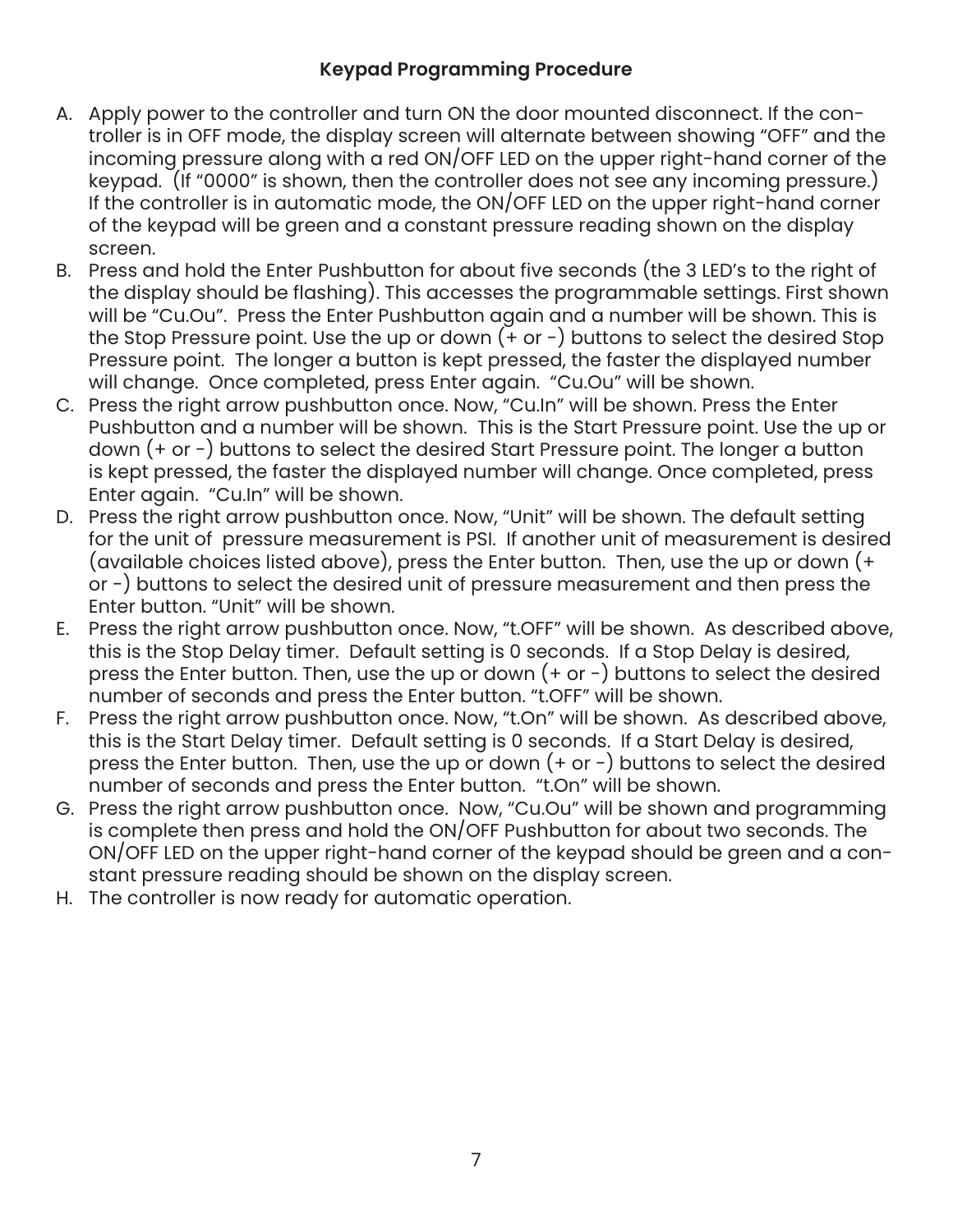#### **Keypad Shortcuts to See Parameter Settings and Recorded Values**

Place controller into Auto mode by pressing ON/OFF pushbutton (for about 2 seconds) so the ON/OFF LED on the upper right-hand corner of the keypad will be lit in green.

- Stop Pressure: press Up arrow button
- Start Pressure: press Down arrow button
- ON Delay Timer: simultaneously press the Down arrow button and left arrow button
- OFF Delay Timer: simultaneously press the Up-arrow button and left arrow button
- Number of times pump has started: simultaneously press the Up-arrow button and right arrow button
- Pump Running Elapsed Time: simultaneously press the down arrow button and right arrow button







Stop Pressure **Stop Pressure Stop Pressure Accord Pressure Conservation Conservation Conservation Accord Accord Accord Accord Accord Accord Accord Accord Accord Accord Accord Accord Accord Accord Accord Accord Accord** 







Start Pressure **Elapsed Run Timer** Con Delay Timer **Elapsed Run Time** (Hours)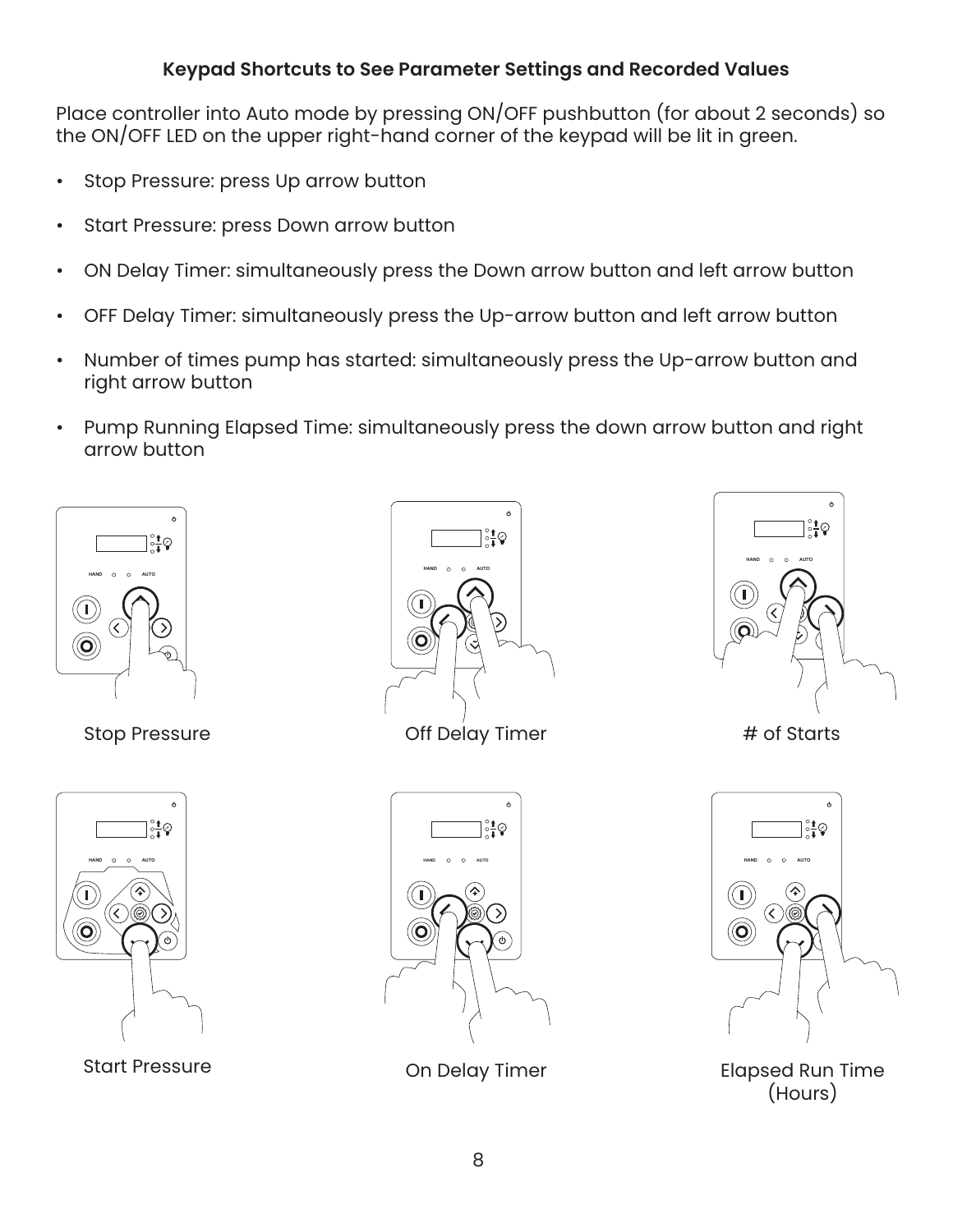Firetrol Models: FTA560F, FTA560E, FTA566E

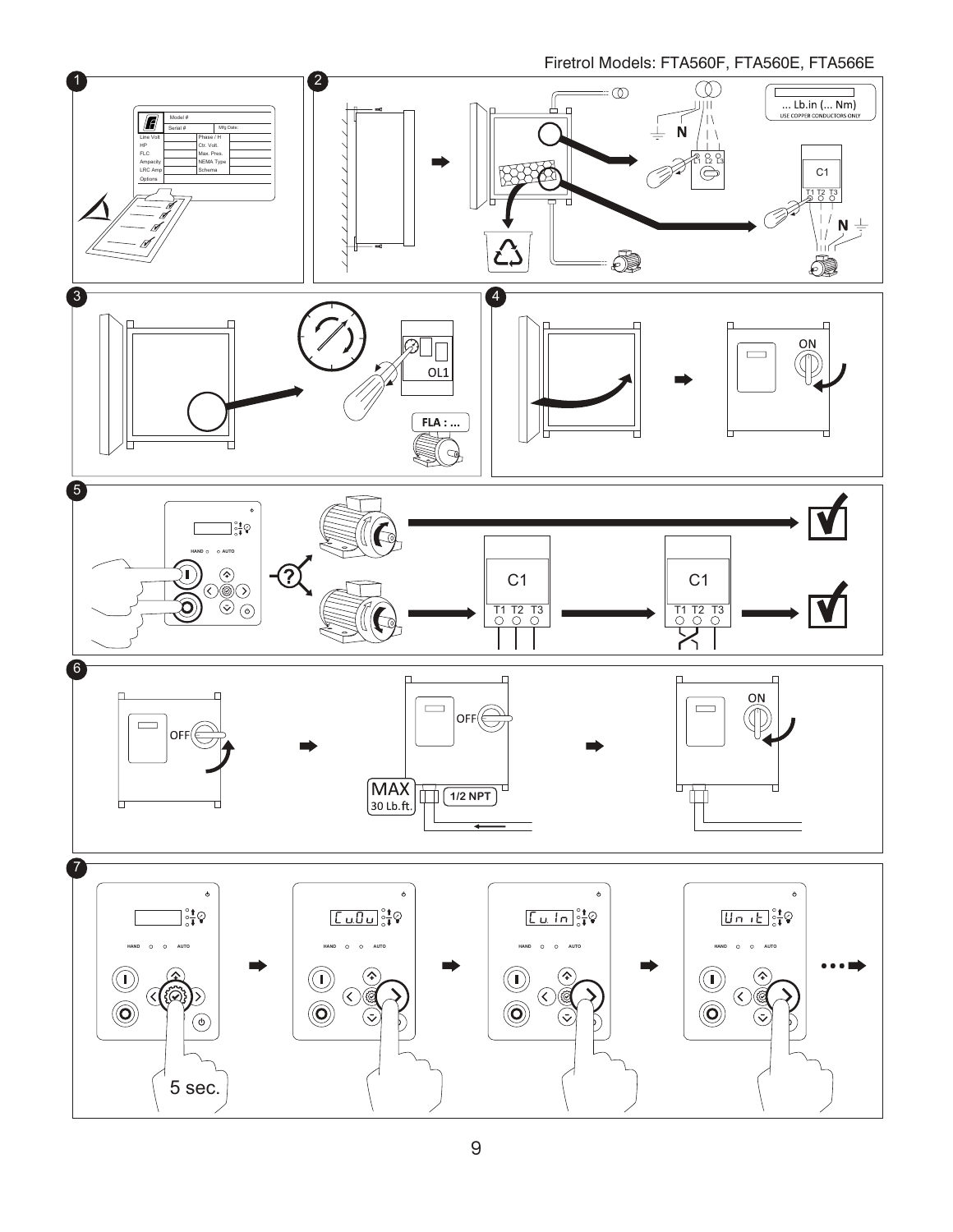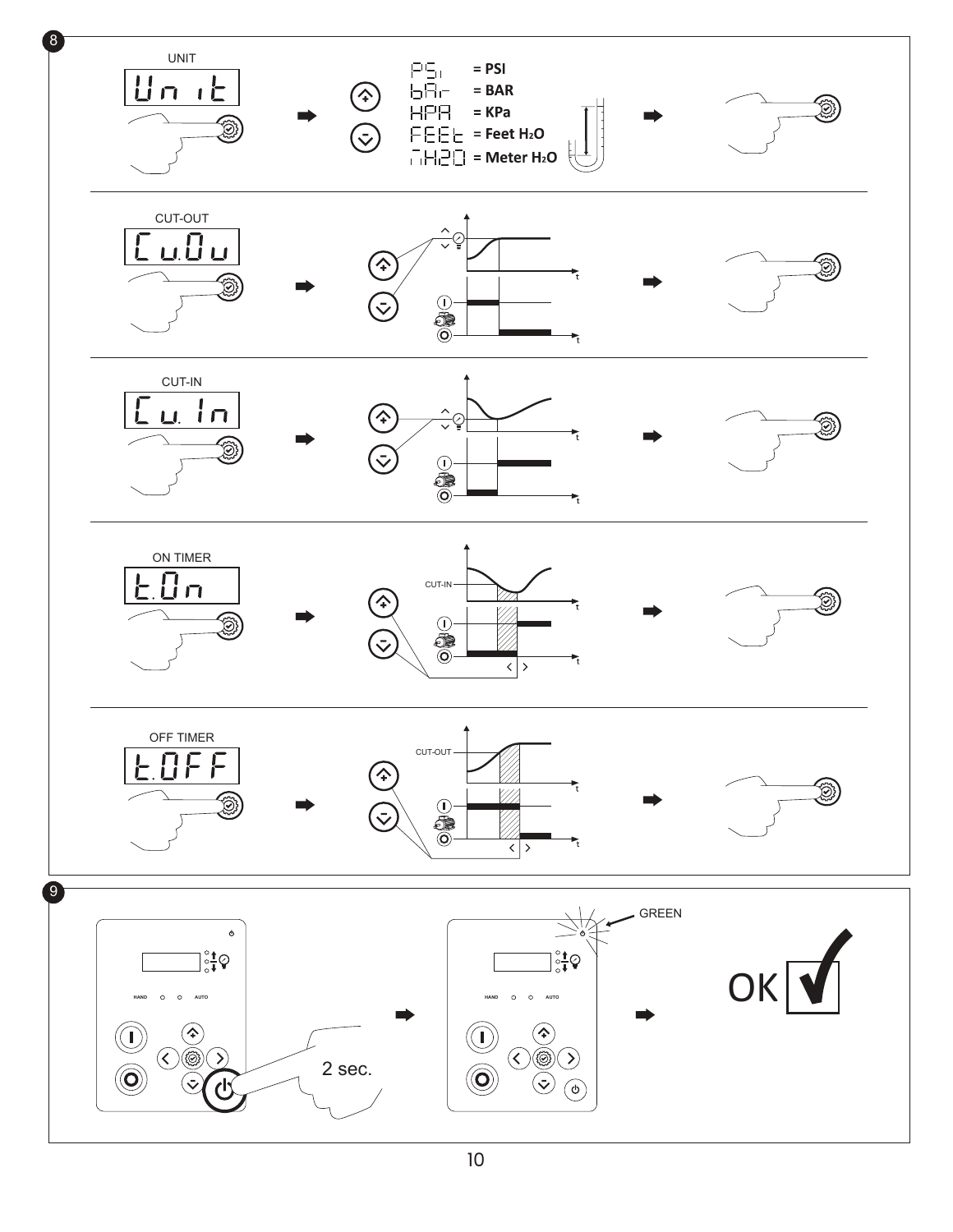| <b>VISUAL INSPECTION</b>                                      | <b>YES</b> | <b>NO</b> |
|---------------------------------------------------------------|------------|-----------|
| Inspect cleanliness of controller.                            |            |           |
| Remove any objects from the top of the controller.            |            |           |
| Dust and clean the controller.                                |            |           |
| Inspect controller for any evidence of external corrosion.    |            |           |
| Inspect controller for any evidence of internal corrosion.    |            |           |
| Check for water leaks on pressure transducer and piping.      |            |           |
| Inspect door for proper alignment and function of door locks. |            |           |
| Check tightness of all wiring connections.                    |            |           |
| Inspect the controller for proper grounding                   |            |           |
| Inspect internal and external components for any damage.      |            |           |
| Inspect motor starter power contacts.                         |            |           |
| Check tightness of all component mounting hardware.           |            |           |
| <b>OPERATIONAL INSPECTION</b>                                 | <b>YES</b> | <b>NO</b> |
| Verify proper motor rotation.                                 |            |           |
| Confirm automatic start from water pressure control.          |            |           |